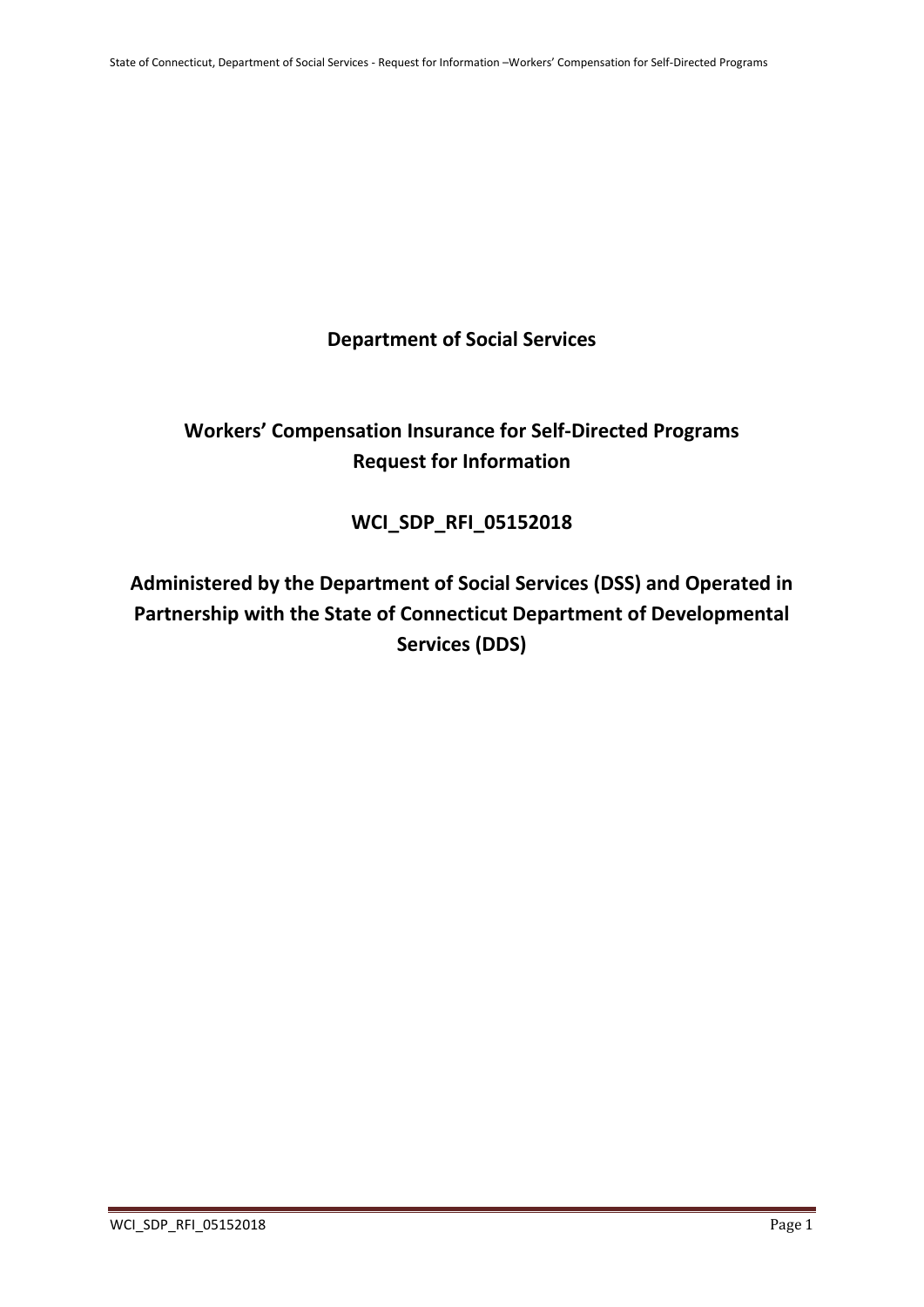#### **Contents**

| Background - Workers' Compensation for Consumer-Employers in the State of Connecticut 3 |
|-----------------------------------------------------------------------------------------|
|                                                                                         |
|                                                                                         |
|                                                                                         |
|                                                                                         |
|                                                                                         |
|                                                                                         |
|                                                                                         |
|                                                                                         |
|                                                                                         |
|                                                                                         |
|                                                                                         |
|                                                                                         |
|                                                                                         |
|                                                                                         |
|                                                                                         |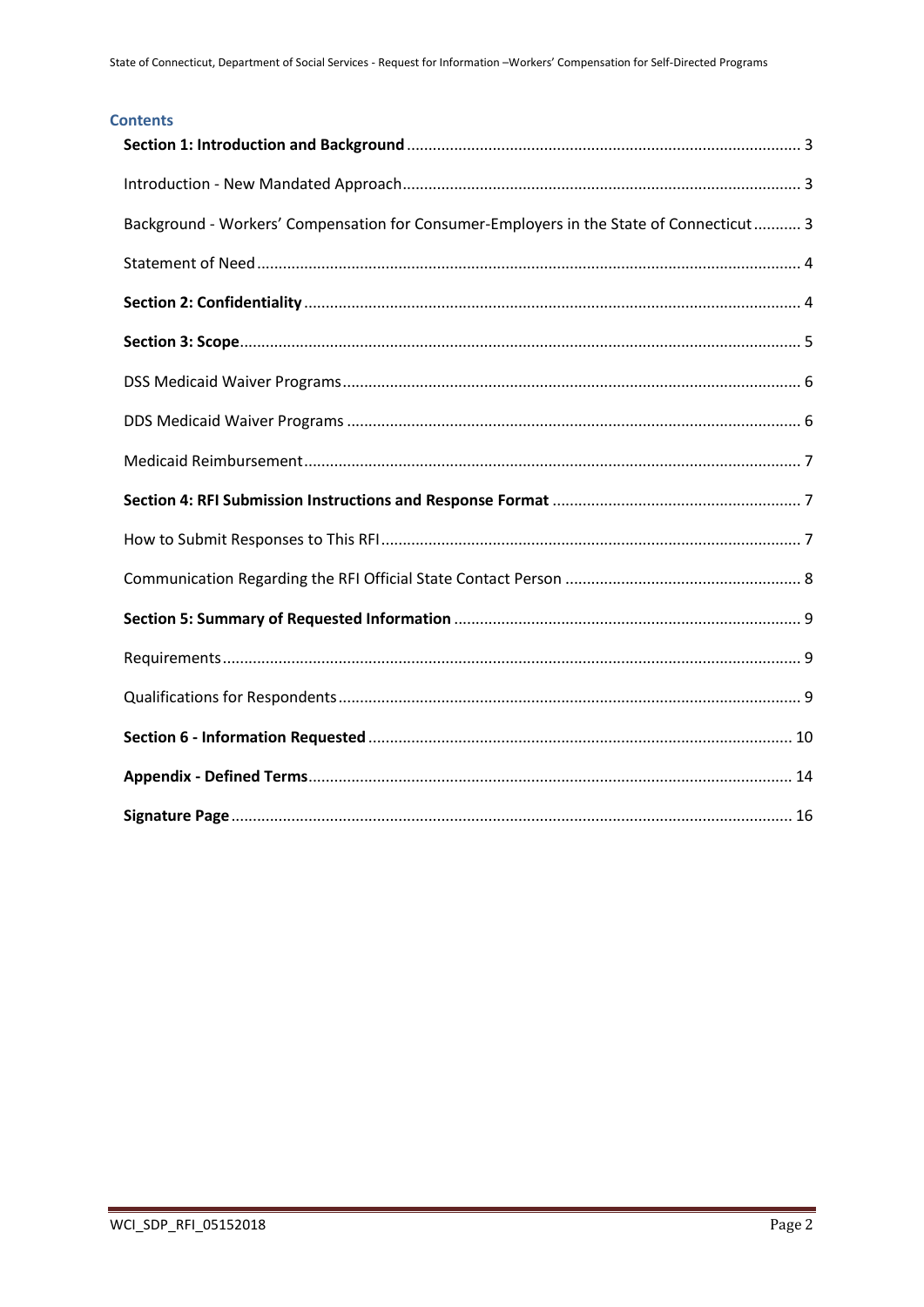#### <span id="page-2-0"></span>**Section 1: Introduction and Background**

#### <span id="page-2-1"></span>*Introduction - New Mandated Approach*

On March 21, 2018 the State legislature approved the Collective Bargaining Agreement between the State of Connecticut, Personal Care Attendants (PCA) Workforce Council and New England Health Care Employees Union, District 1199 SEIU; wherein 100% of Consumer-Employers who self-direct staff through Connecticut's publically-funded programs are to be covered for workers' compensation. Such coverage is to be effective no later than January 1, 2019.

The State is seeking information on the range of workers' compensation insurance options available to the State's eligible Consumer-Employers. Additionally, the State desires information as to how proposed options can be procured by or on behalf of these employers. Specifically, the State is looking for information on:

- The feasibility of going to bid for an agent/broker/insurance company to serve as the entity responsible for securing quotes and product design options from insurance companies able to underwrite a workers' compensation program for the State's entire consumer-employer book of business and administer individual policies to all consumer-employers within that group; and
- Having a workers' compensation product available and ready to provide coverage to the approximately 5,000 consumer-employers no later than January 1, 2019.

The information provided in this RFI may help to inform an upcoming RFP.

See Appendix for a glossary of frequently used terminology and State agency descriptions.

#### <span id="page-2-2"></span>*Background - Workers' Compensation for Consumer-Employers in the State of Connecticut*

Currently, those Consumer-Employers who employ individual workers for 26 hours or more per week are required as a condition of the State's publically-funded programs to purchase workers compensation coverage. Consumer-Employers who engage individual workers for less than 26 hours per week of self-directed services are not required, but may elect, to purchase workers' compensation coverage. Going forward, all consumer employers will be required to have workers' compensation coverage, regardless of the number of hours worked per week. In 2017, approximately 1,680 Consumer-Employers out of an estimated 5,000 purchased coverage. The average payroll for the current universe of policies is estimated to be \$33,000. Given that coverage for Consumer-Employers utilizing fewer service hours is not mandatory, few, if any, minimum premium policies are in place today.

Today, the costs of mandated or voluntarily purchased workers' compensation premiums are included within the Consumer-Employer's individual budget amount for Medicaid-funded client services. The provision of workers' compensation insurance is an allowable Medicaid program expense. The State is committed to ensuring that any method of expanding workers' compensation coverage to all Consumer-Employers continues to be eligible for Medicaid reimbursement at the appropriate rates.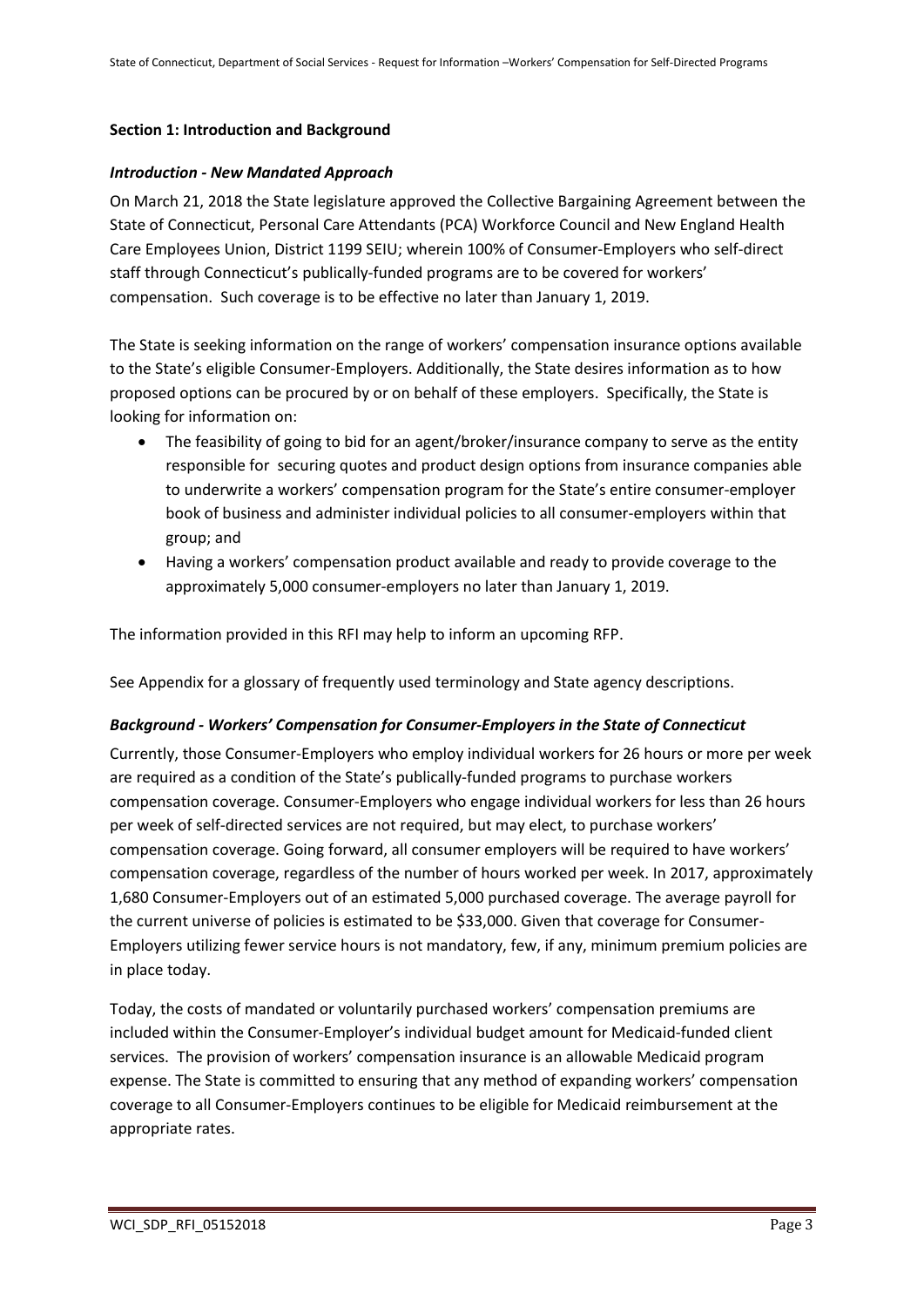Currently, individual workers' compensation policies are procured by the Consumer-Employer with the assistance of the State's two fiscal intermediaries, Allied Community Resources, Inc. and Sunset Shores. Each policy is individually underwritten; there is no affinity group, purchasing program, dividend or other mechanism in place among Consumer-Employers.

#### <span id="page-3-0"></span>*Statement of Need*

It is in the capacity as Connecticut's single state Medicaid agency that the Department of Social Services (DSS) is issuing this RFI regarding workers' compensation insurance to cover all Consumer-Employers participating in the State's publicly-funded self-directed programs. DSS wishes to assess the options available to the State in providing workers' compensation insurance through a group program offered on the voluntary insurance market for 100% of Consumer-Employers participating in Connecticut's various self-directed programs.

The RFI is intended for information gathering purposes only and the State is not obligated in any way to use the information received. This is not a Request for Proposals (RFP) nor a Request for Qualifications (RFQ). Generally, the RFI process will assist the State in determining whether it will pursue an RFP with the intent to enter into a contractual agreement(s) for such services sometime in the future. Persons and/or entities responding to the RFI will not be compensated in any way. Responding to this RFI will not enhance the chances of receiving future work with DSS or any other State agency. Similarly, not responding to this RFI will not be a detriment to any person or entity when responding to future competitive procurement opportunities. A link to the full electronic version of this RFI, any amendments and/or additional related information is available on the State Department of Administrative Services website at: [State Contracting Portal](https://biznet.ct.gov/SCP_Search/)

#### <span id="page-3-1"></span>**Section 2: Confidentiality**

The respondent understands that due regard will be given to the protection of proprietary or confidential information contained in all responses received. However, respondents should be aware that all materials associated with this Request for Information (RFI) are subject to the terms of the Connecticut Freedom of Information Act (FOIA) and all corresponding rules, regulations and interpretations. It will not be sufficient for respondents to merely state generally that the information is proprietary or confidential in nature and, therefore, not subject to release to third parties. Those particular sentences, paragraphs, pages or sections that a respondent believes to be exempt from disclosure under FOIA must be specifically identified as such. Convincing explanation and rationale sufficient to justify each exemption, consistent with section 1-210-(b) of the Connecticut General Statutes, as amended from time to time, must accompany the submission. The rationale and explanation must be stated in terms of the prospective harm to the competitive position of the respondent that would result if the identified material were to be released and the reasons why the materials are legally exempt from release pursuant to the above-cited statute. The State of Connecticut (State) has no obligation to initiate, prosecute, or defend any legal proceeding or to seek a protective order or other similar relief to prevent disclosure of any information that is sought pursuant to a FOIA request. Respondents have the burden of establishing the availability of any FOIA exemption in any proceeding where it is an issue before the appropriate tribunal. The State shall have no liability for the disclosure of any documents or information in its possession which the State believes are required to be disclosed pursuant to the FOIA or other requirements of law.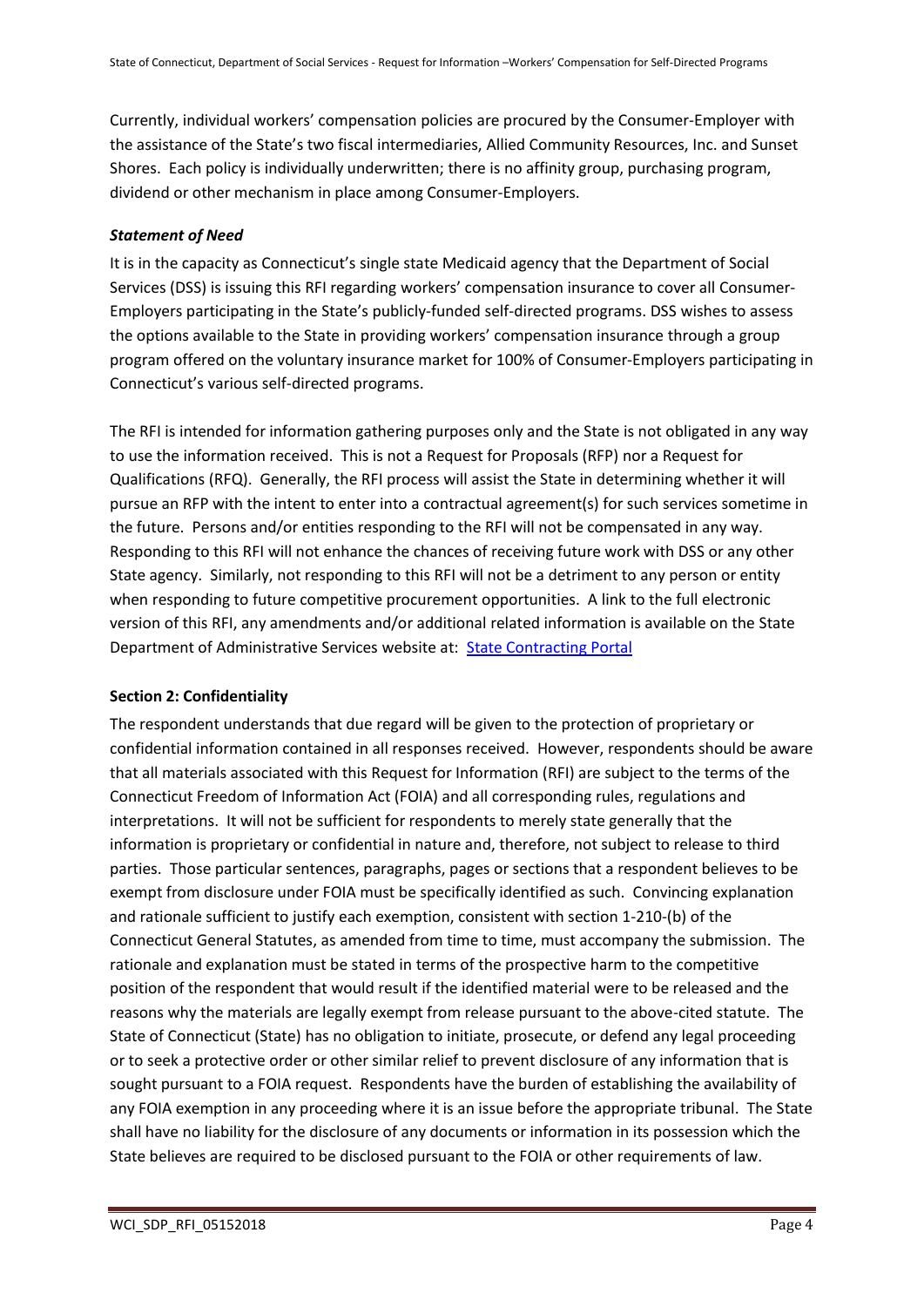#### <span id="page-4-0"></span>**Section 3: Scope**

This RFI is not an RFP and should not be construed as such. The State is not soliciting offers to enter into a contractual agreement.

The objective of this RFI is to assess the options available to the State in providing workers' compensation insurance through a group program offered on the voluntary insurance market for participants in Connecticut's various self-directed programs, including those provided through the Medicaid State plan and Medicaid waivers and certain state programs as detailed in Section 6, Information Requested, of this document.

The State is particularly interested in creative and innovative approaches to securing and providing individual workers' compensation insurance policies through one group program on the voluntary insurance market for a diverse population of Consumer-Employers, funded through State and Federal programs such as Medicaid. Each Consumer-Employer will, as the named insured, hold this or her own individual policy. The State is not seeking a group policy and will not be deemed the employer under any such workers' compensation policies.

The State is also seeking respondents that capitalize on modern, flexible, technological solutions that efficiently handle working with a third-party administrator and provide customer service functions for a growing and continually evolving pool of Consumer-Employers across the state.

Responding Organizations are encouraged to provide the State with proposed methods, strategies and practices to secure and provide workers' compensation insurance through detailed responses to the topic areas below, or in specific areas where the Organization has particular experience or knowledge. At this time, the State is open to the provision of these services by two or more entities, as long as the services are well coordinated, of quality, customer-focused and cost efficient.

Responding Organizations may choose to respond to all topics or only those that relate to the Organization's particular experience and knowledge. Organizations should respond in a topic-bytopic manner (e.g., in an issue/response format) following the numbering of the RFI inquiries. Please indicate "N/A" under any topic area that is not applicable to your Organization.

What follows is a description of characteristics of the workers compensation exposures to be insured:

- Based on current information, in calendar year 2017, 12,954 unduplicated PCA employees (approximately, 8,500 on payroll in any given month) were covered by the Collective Bargaining Agreement for self-directed DSS and Department of Developmental Services (DDS) programs.
- Those employees were contracted to approximately 4,958 Consumer-Employers.
- Total program payroll is estimated to be approximately \$115 million.
- It is reasonable to assume that the number of Consumer-Employers and the size of the related workforce will continue to grow both in number of employees and payroll.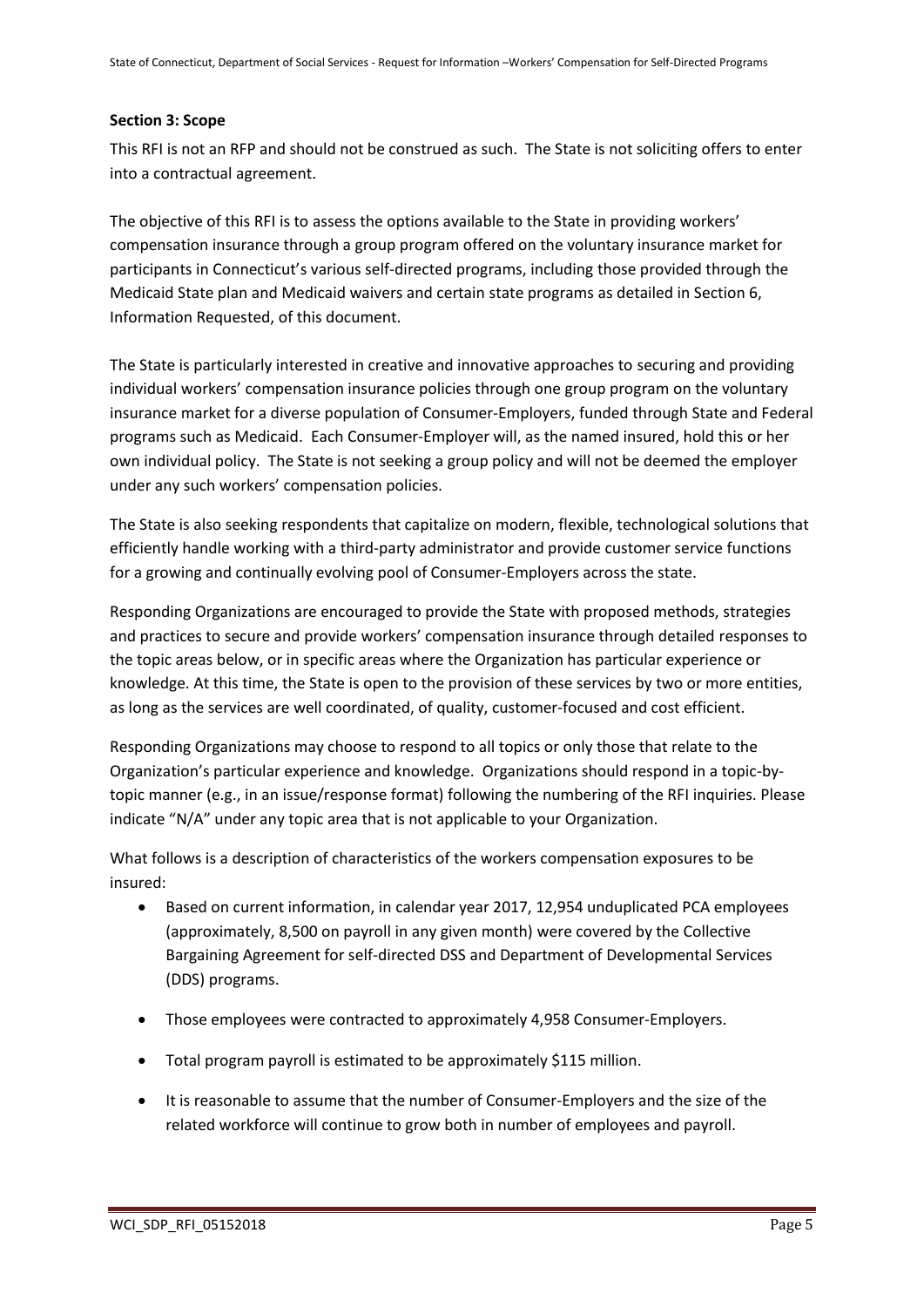- Employers in this program have no common ownership and are not combinable under workers' compensation rating rules. Individual policies must be issued. Where applicable, individual experience ratings would apply.
- Employers without significant exposure would be issued policies subject to minimum premium rules.
- **ALL** employees eligible for coverage under this program are assigned to the National Council on Compensation Insurance (NCCI) Classification Code 0918 Domestic Service Workers— Inside—Physical Assistance—Consumer-Directed Programs (Connecticut). NCCI recognized that experience under this program was different and established a unique class code for workers under consumer directed care. (Employees classified as 8835 or other similar codes provide services to a different population and are ineligible for coverage under this program).
- Although Consumer-Employers may be added to the program mid-term, the program should be designed to have a common anniversary rating date.
- Employees assigned to Class 0918 (CT) are hired directly by Consumer-Employers under the following programs:

#### <span id="page-5-0"></span>*DSS Medicaid Waiver Programs*

- *Acquired Brain Injury (ABI) Waivers* provide a number of support services, including personal care assistance, to people between the ages of 18 and 64 with ABI to help them remain in the community. This waiver is jointly operated with the Department of Mental Health and Addiction Services, (DMHAS).
- *Connecticut Home Care Program for Elders (CHCPE) Waiver and State Funded program* provides home care and related community-based services to people aged 65 and older who are at risk of nursing home placement.
- *Personal Care Attendant (PCA) Waiver* provides, in conjunction with the Section 1915(k) Community First Choice State Plan Option described below, consumer-directed personal care assistance services to people with physical disabilities who are between the ages of 18 and 64 and who would otherwise require institutionalization. Participants must need help with activities of daily living and must be able to hire and direct their ownPCA.
- *Community First Choice (CFC) State Plan Option* provides consumer-directed personal care assistance services to people with physical disabilities who are between the ages of 18 and 64 and who would otherwise require institutionalization. Participants must need help with activities of daily living and must be able to hire and direct their own PCA.

### <span id="page-5-1"></span>*DDS Medicaid Waiver Programs*

 *Comprehensive Supports Waiver -* provides services to individuals with developmental disabilities who live in licensed community living arrangements, community training homes or in assisted living, as well as individuals who live in their own or their family's home and require a level of support not available under the Individual and Family Support waiver due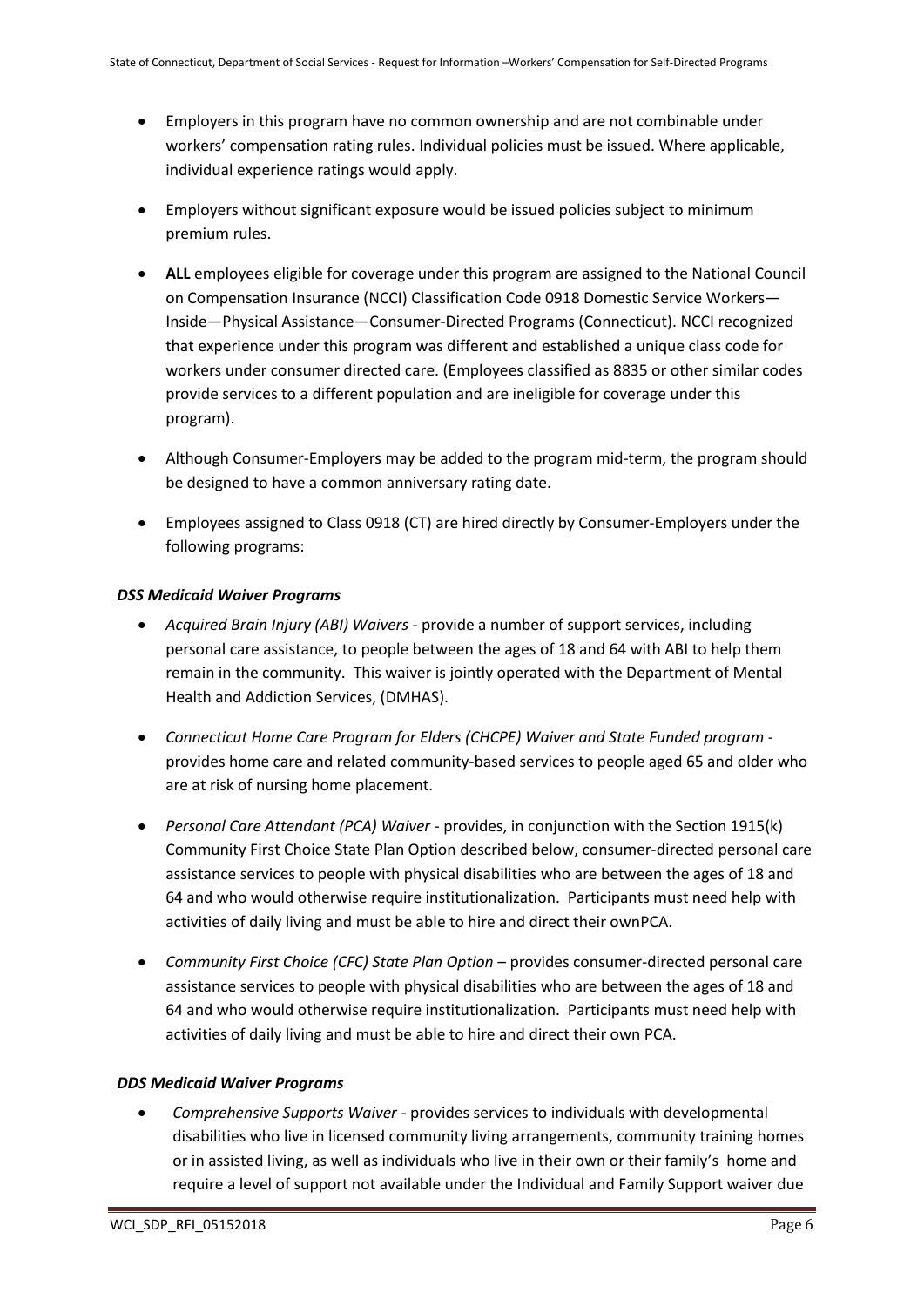to significant behavioral, medical and/or physical support needs and/or the absence of natural supports.

- *Employment and Day Supports Waiver* provides services and supports for individuals with developmental disabilities, ages 18 and up, and individuals with intellectual disabilities, ages 3 and up.
- *Individual and Family Supports Waiver* provides direct services and supports to people with developmental disabilities who live in their own home or their family's home and do not require 24-hour paid supports.

#### <span id="page-6-0"></span>*Medicaid Reimbursement*

The Medicaid Home and Community-Based Services (HCBS) waiver programs and the Community First Choice State Plan Option are authorized under section 1915(c) and section 1915(k) of the Social Security Act, respectively, and require approval from the Centers for Medicare and Medicaid Services (CMS). DSS is the designated State Medicaid agency. All Medicaid waiver programs operated by other State agencies are administered in partnership with DSS.

Connecticut is reimbursed at a rate of 50% for the provision of workers' compensation insurance for waiver services and 56% for Community First Choice services.

#### <span id="page-6-1"></span>**Section 4: RFI Submission Instructions and Response Format**

Timeframe for the RFI is as follows:

| RFI Issue Date         | May 15, 2018                 |
|------------------------|------------------------------|
| Deadline for Questions | May 22, 2018 by 3:00 PM EST  |
| Answers Released       | June 5, 2018 by 3:00 PM EST  |
| RFI Response Due Date  | June 14, 2018 by 3:00 PM EST |

#### <span id="page-6-2"></span>*How to Submit Responses to This RFI*

To respond to this RFI, follow the format instructions in Section 6, Information Requested, of this document. Respondents are permitted to respond only to sections in which the Organization has relevant experience. Respondents are not required to submit responses to all categories.

The responses to this RFI will be reviewed by staff from DSS and Departments in State government including: DDS and the Office of Policy and Management (OPM).

Written responses to this RFI must be received by the Official State Contact Person **not later than 3:00 p.m. EST on June 14, 2018**. Late responses will not be considered. Interested parties must respond to this RFI in writing by submitting one (1) original paper application, clearly marked as "original" and five (5) conforming paper copies of the original response; and one (1) electronic copy of the original response to the Official State Contact Person. The electronic copy must be submitted on CD or DVD, no flash drive.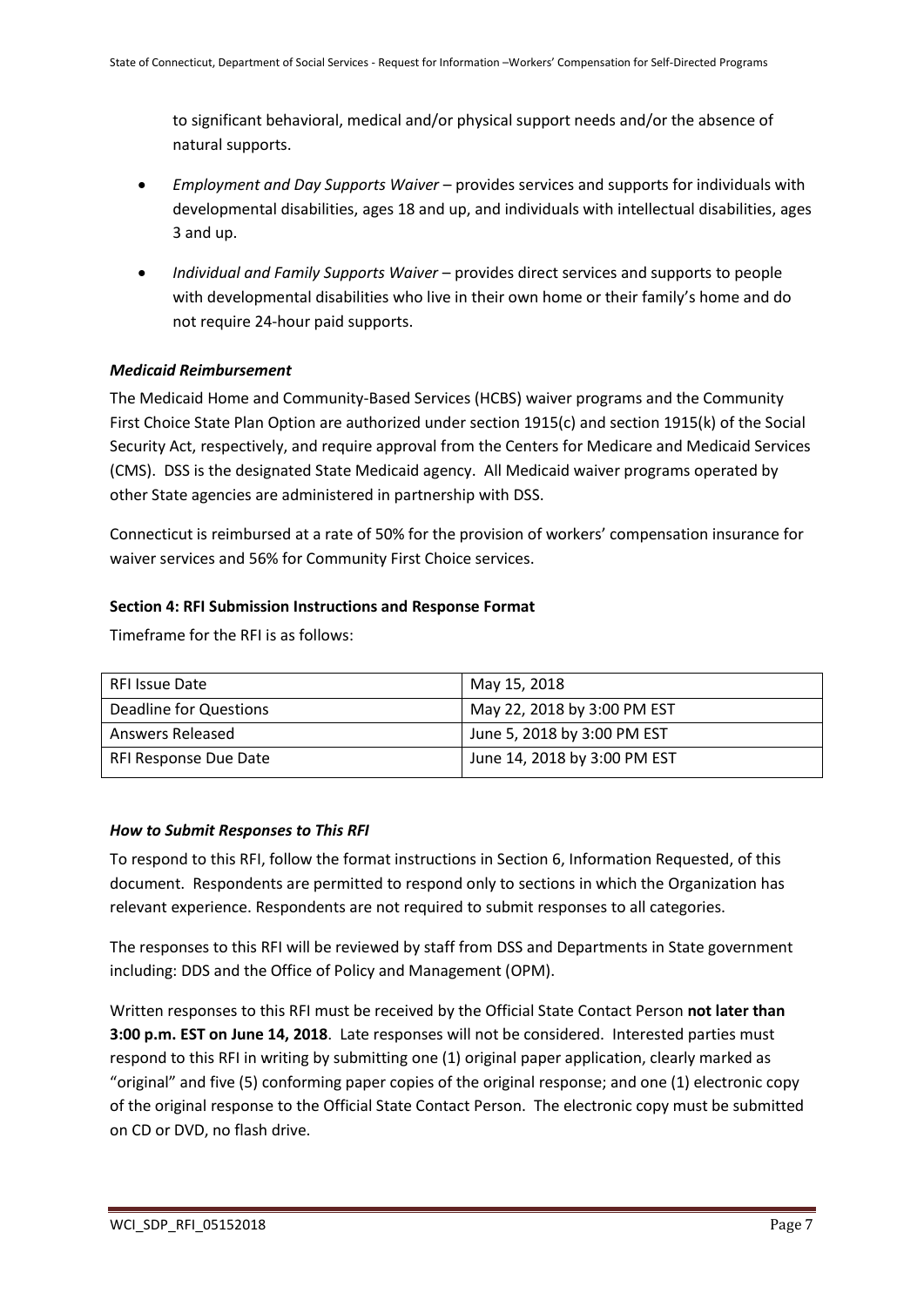The original paper response must carry original signature(s) by individual(s) with signatory authority on behalf of the Organization and be clearly marked on the cover as "Original." Unsigned responses will not be accepted. The original response and each conforming paper copy of the response must be complete, properly formatted and outlined. For the electronic copy, any attachments may be scanned and submitted in Portable Document Format (PDF).

Responses must be submitted as follows:

- In Microsoft Office Word with responses following the format in Section 6 of this RFI. If a particular service area is not applicable to your organization, please enter "N/A" below that item.
- $\bullet$  On "8  $\frac{1}{2}$  x 11" paper
- Double spaced
- No smaller than 11 point, Arial font
- With a Table of Contents
- With numbered pages
- Maximum page limitation is not to exceed 10-double-sided pages
- No more than five attachments
- With a cover sheet specifying: Responding Organization's full business name, address of its primary place of business, its corporate status (e.g. 501(c)(3), partnership, LLC), telephone number, contact person, and e-mail address.

#### <span id="page-7-0"></span>*Communication Regarding the RFI: Official State Contact Person*

The Official State Contact Person is available to answer questions and provide information regarding the RFI process. Written questions from potential respondents must be submitted in writing by **not later than 3:00 p.m. EST on May 22, 2018** using electronic mail, with the subject line WC Insurance RFI Questions" and addressed to:

Stacey Hubert Department of Social Services State of Connecticut 55 Farmington Avenue Hartford, CT 06106 e-mail: Stacey.Hubert@ct.gov

A link to responses to the RFI questions will be posted on DAS and DSS web site by 3:00 P.M. EST June 5, 2018.

All communications with the State or any person representing the State concerning this RFI are strictly prohibited, except as permitted by this RFI. Any violation of this prohibition by respondents or their representatives may result in disqualification or other sanctions, or both.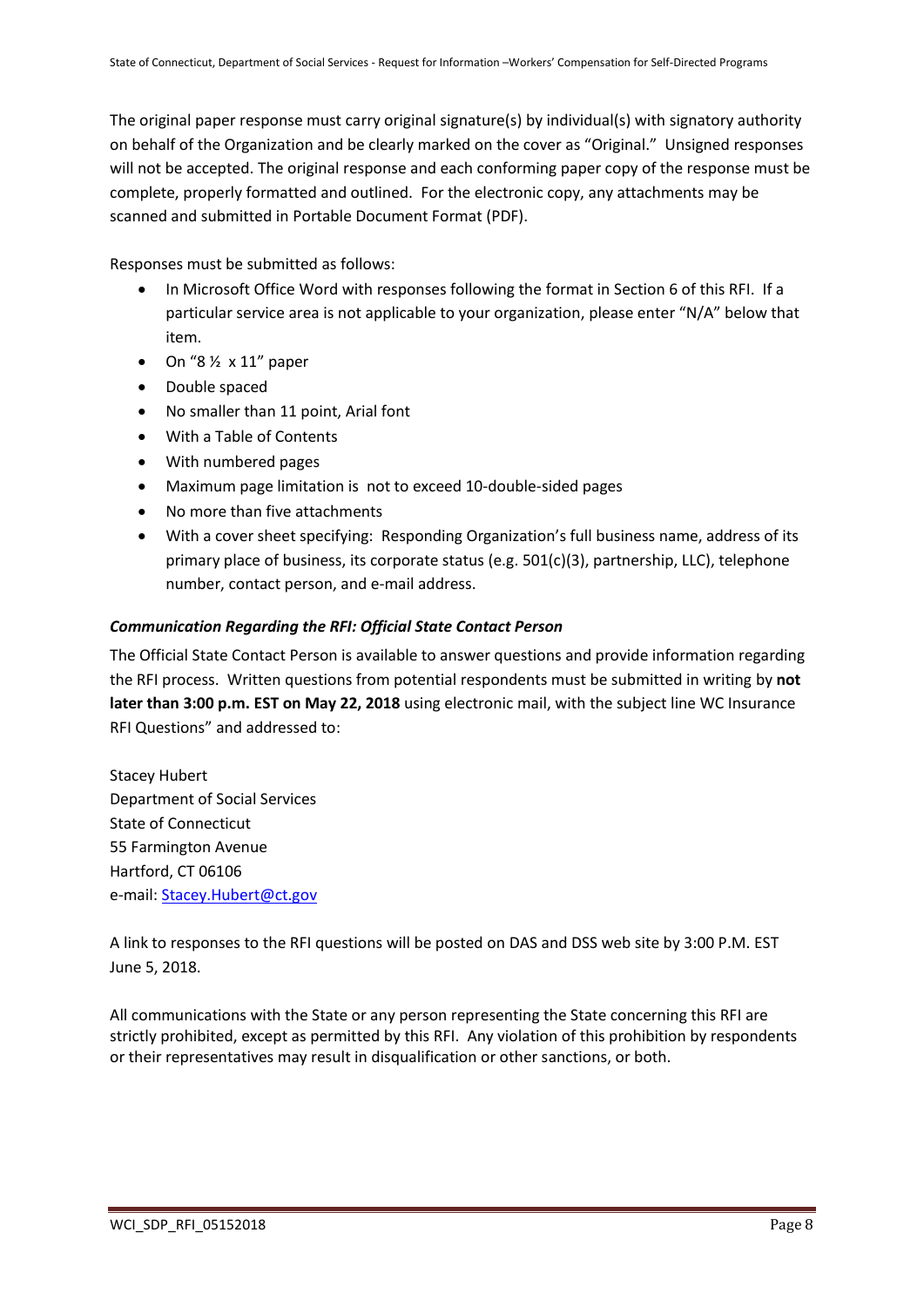#### <span id="page-8-0"></span>**Section 5: Summary of Requested Information**

#### <span id="page-8-1"></span>*Requirements*

Respondents are asked to provide details related to their experience providing services in the following categories as detailed in Section 6 of this RFI.

- **•** General Experience
- Staffing
- Payments and Fiscal Administration
- Claims Administration
- Auditing
- Customer Service
- Technology/Information Systems
- Litigation Management
- Quality Assurance
- Reporting
- **•** Privacy and Confidentiality
- **•** Transition Plan
- Risk Mitigation

#### <span id="page-8-2"></span>*Qualifications of Respondents*

Any person, group, business, organization or combination thereof with relevant knowledge and/or expertise in program design or the marketing and selling of group workers' compensation in the State of Connecticut is welcome to respond to this RFI (hereinafter referred to as "Organization").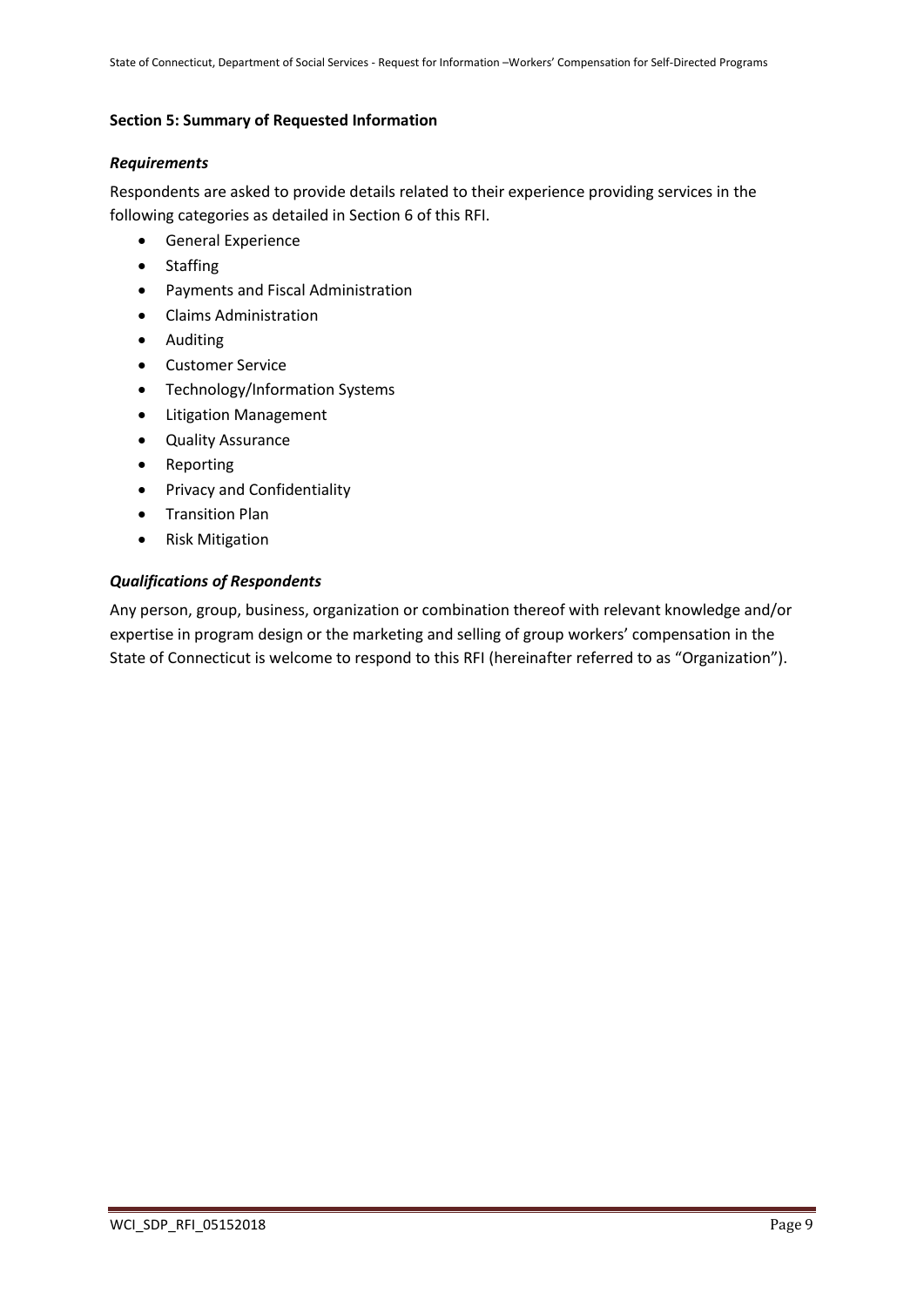#### <span id="page-9-0"></span>**Section 6 - Information Requested**

## **Please describe in detail the Organization's relevant experience and performance relating to the functions set forth below:**

#### A. General Experience

A1. Provide a general description of the Organization's knowledge and experience in providing workers' compensation (WC) coverage to groups of employers. Additionally, please:

- i. Describe your experience with WC programs in other States for Consumer-Employers funded through publicly-funded self-directed service programs such as Medicaid.
- ii. Include years of operation as an agent/broker/program manager/insurance company providing this or similar insurance options. Are you and your producers licensed to offer WC in Connecticut? If not, are you willing to obtain a license in order to service the proposed Connecticut program?

A2. We anticipate a single carrier would underwrite the program on a "take all comers" basis. Please identify which markets you are appointed with and whom you expect would bid on underwriting this program and answer the following questions:

- i. Are these markets currently licensed to write WC in Connecticut and have they filed rates for class code 0918 in the State? If not, do you anticipate they would be willing to do so in time to write policies with an effective date of January 1, 2019?
- ii. Do you anticipate encountering obstacles in finding markets for this program? If so, please identify any obstacles you anticipate finding and your plan to overcome those obstacles. Do the proposed carriers you foresee underwriting this program have five (5) or more years of experience in writing WC? How much annual WC premium has the carrier written in the last 5 years?

A3. Provide a detailed description of the business model(s) utilized for the provision of WC insurance for self-directed programs in other states within the last 24 months. If you have not provided coverage to a self-directed program but have provided coverage to another group for who you believe the business model could be adapted; please describe that group and the business model including any modifications you might make to fit this group.

Describe ways in which you might foresee dividend or other loss performance measures to be added to the program as future enhancements.

A4. Describe your Organization's partnership with fiscal intermediaries (FIs) and other third-party agents. Be specific as to the type of information that is shared and the method of sharing information.

A5. Describe your Organization's experience contracting with State Agencies.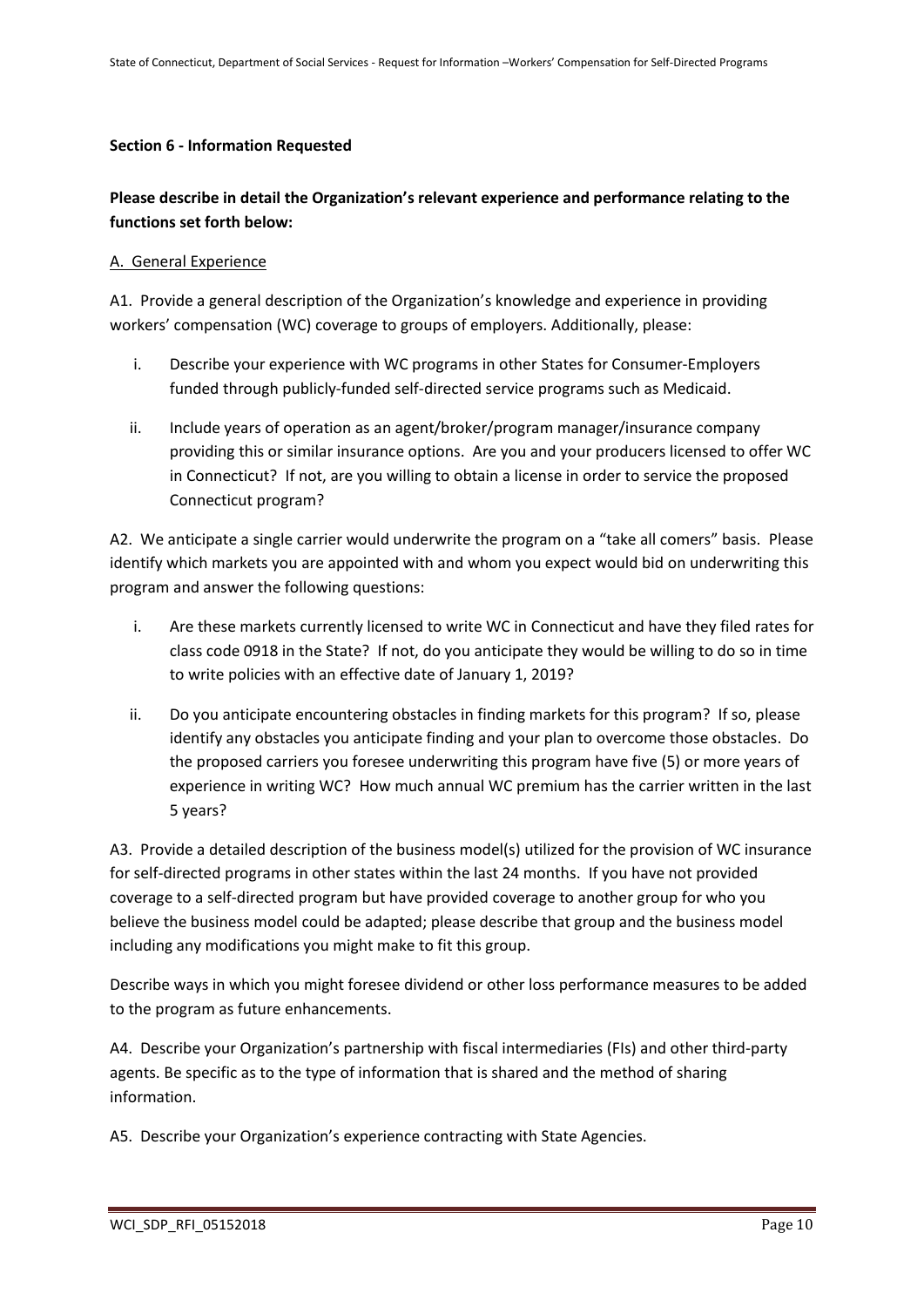A6. Describe your Organization's experience working in States with a unionized self-directed workforce.

A7. Provide examples of where your Organization has been innovative in providing workers' compensation coverage to Consumer-Employers of self-directed programs or programs of a similar nature.

## B. Staffing

B1. Describe the personnel and other resources you have allocated to provide similar services. Please include the titles, experience and qualifications of key personnel. Based on the estimated size and nature of a proposed Connecticut program, describe how you would expect to allocate staff.

B2. Describe how your organization interacts with Consumer-Employers or other policyholders in WC group programs, acting as a first point of contact for policy or claim related questions for policies associated with a group WC program and ensuring all program participants receive a high level of service and satisfaction.

## C. Payments and Fiscal Administration

C1. Describe your Organization's process for "acting as the gatekeeper" (i.e., determining eligibility and registering new Program Participants). Include the process for gathering WC policy information, quotation and policy issuance.

C2. Describe how policies and statistical data are transmitted and filed with the NCCI and any regulatory authority relative to such program.

C3. Describe the process for tracking and remitting premiums for individual policyholders and the roles of the FI and your staff or others in the process.

C4. Describe how your organization reports the enrollment data and program results to the program sponsor, carrier (underwriting, premium audit, unit statistical reporting), or Third Party Administrator (TPA) if other than the carrier.

### D. Claims Administration

D1. Describe how claims are administered under any existing programs identified in your responses immediately above. Specifically, please describe how claims handling is made consistent across all policyholders and how data is managed and evaluated for the program overall. Who do you propose would administer claims for the proposed program (carrier, TPA)? If a TPA is recommended, describe how a TPA would be selected and what performance measures you would suggest for measuring their service.

D2. Describe how your Organization monitors workers' compensation claims for performance of the program, particularly how do you identify trends? Describe how your monitoring of claims has led to increased loss control or rate actions on other programs you have worked with.

D3. Describe the experience of claims adjusters and attorneys who would handle WC claims under this program and specify if they are licensed to perform such work as may be required under Connecticut law.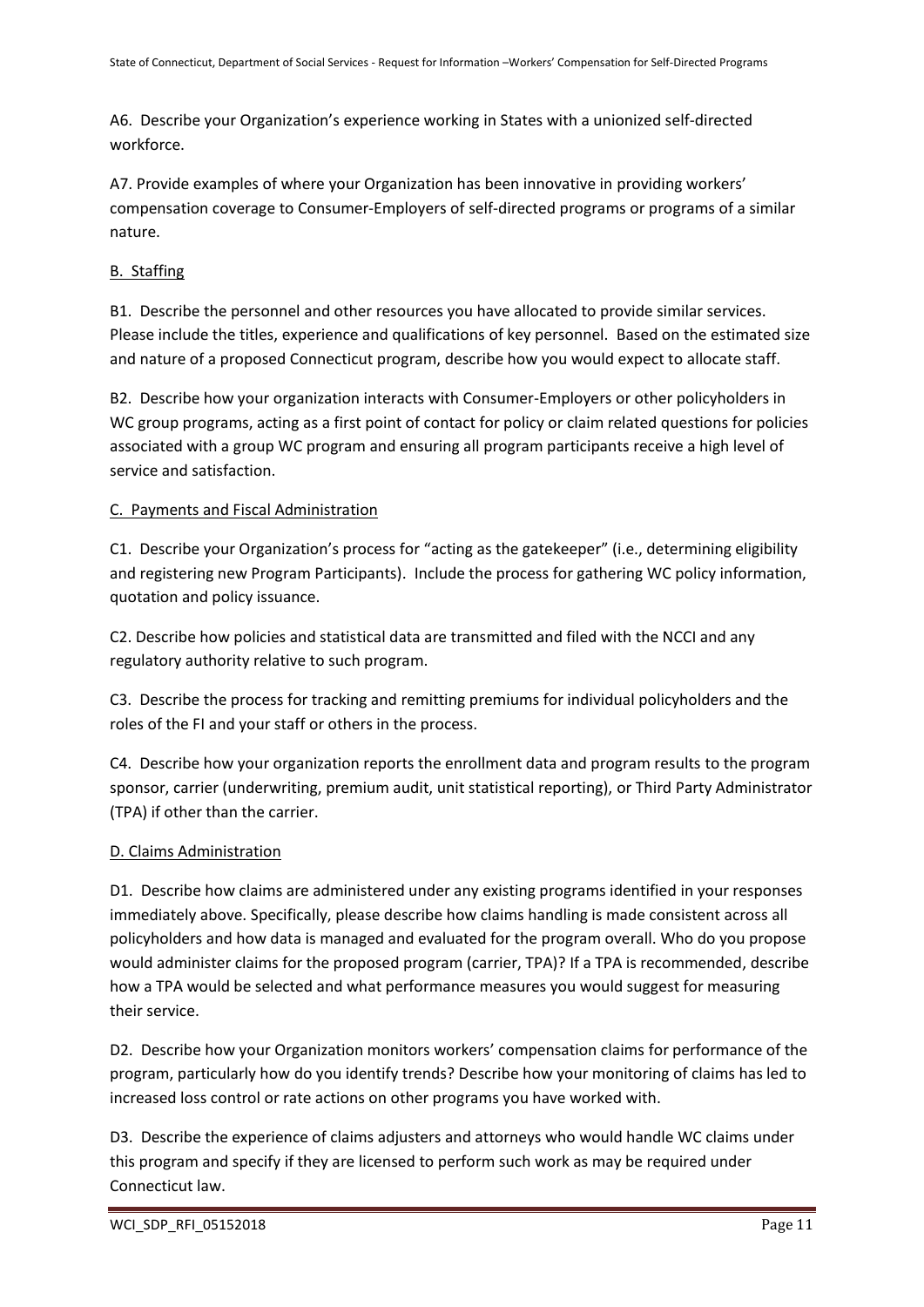#### E. Auditing

E1. Describe your Organization's process for conducting policy level premium audits for group programs with common rating dates including working with the FI's and the underwriting company(ies) to efficiently coordinate premium audit information and premium adjustments including performance timeframes.

#### F. Customer Service

F1. Describe how your Organization provides real-time customer service to a variety of customer types. Detail specific customer service protocols and services implemented to address the needs of each of the following customer types: (i) Consumer-Employers; (ii) Fiscal Intermediaries; (iii) State agency and Access agency staff (case managers, counselors, managers, program directors). Please be specific as to staffing pattern, methods of triaging, ability to handle large call volumes and average call-wait times and e-mail response times.

#### G. Technology /Information Systems

G1. Describe any systems you would anticipate using in support of the proposed WC program. Do these systems allow access by policy holders, program sponsors, etc.? Are there separate associated costs or licenses required to access program information? Typically, how long is data stored and available on-line, or thereafter, by request?

#### H. Litigation Management

H1. Describe the anticipated approach to managing litigation for claims under the proposed program. What about the program might be unique and how do you anticipate responding in that regard?

#### I. Quality Assurance

I1. Describe typical Service Level Agreements and any performance guarantees you might offer or consider for such a proposed program.

I2. Describe the methods you use to ensure that quality is provided throughout the program from enrollment thru policy issuance, claims processing, premium audit and renewal or cancellation of coverage that is no longer necessary. Provide information as to how you measure, manage and report on accuracy, timeliness and customer satisfaction.

#### J. Reporting

J1. Describe your Organization's current reporting capabilities. Be specific as to the types and frequency of the reports you produce, information contained in the reports and flexibility of your data collection and reporting systems to rapidly produce customized reports upon request.

#### K. Privacy and Confidentiality

K1.Describe your Organization's privacy policies and how you keep protected information safe, particularly under a group program of this nature.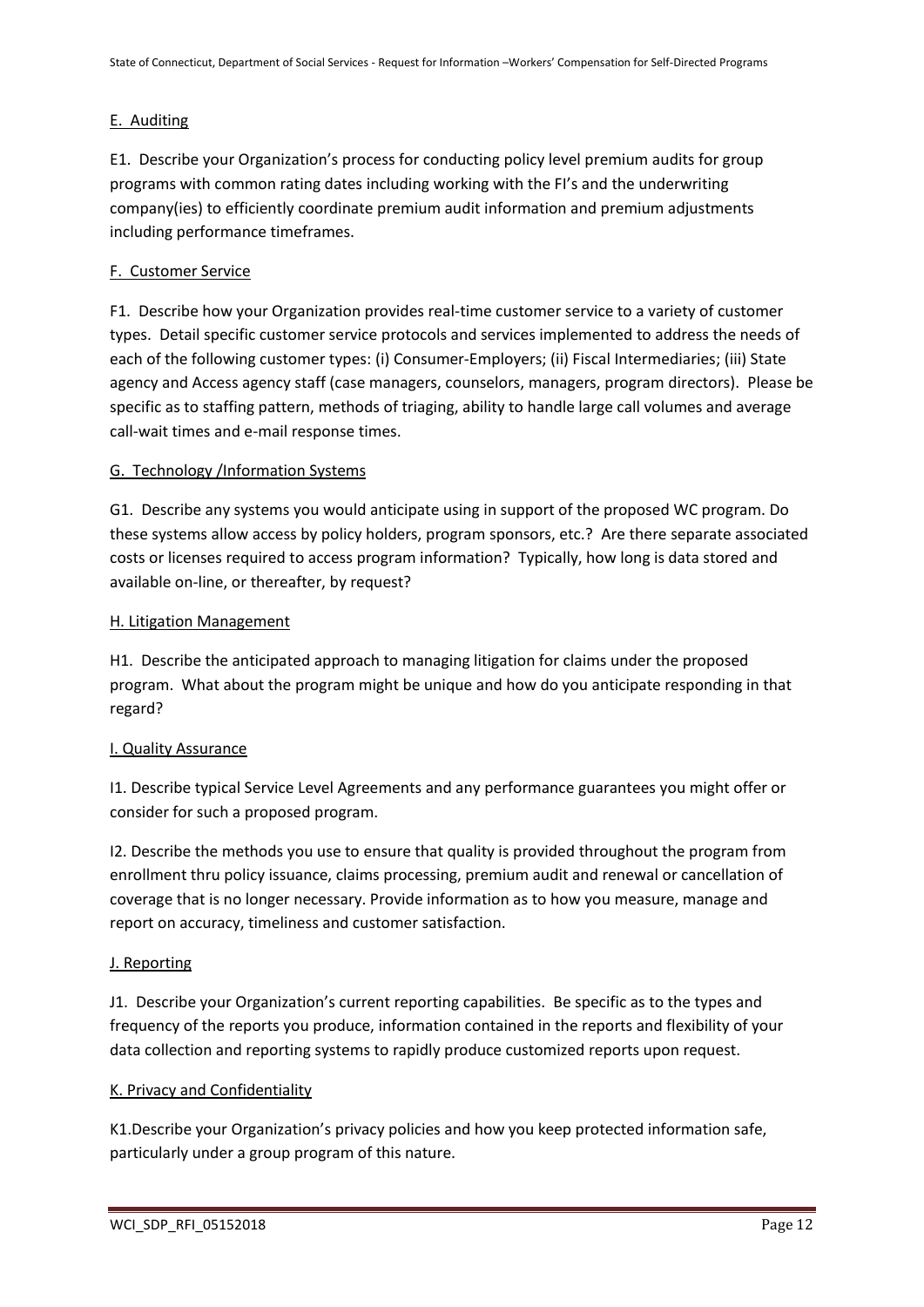#### L. Transition Plan

L1. Describe how you would roll out an implementation plan for the start-up of this new program to all Consumer-Employers, FI's, employees and State program staff. Include a calendar of key dates and activities.

#### M. Risk Mitigation

M1. What risk mitigation trainings and tools do you offer to policy holders in order to reduce the number of claims?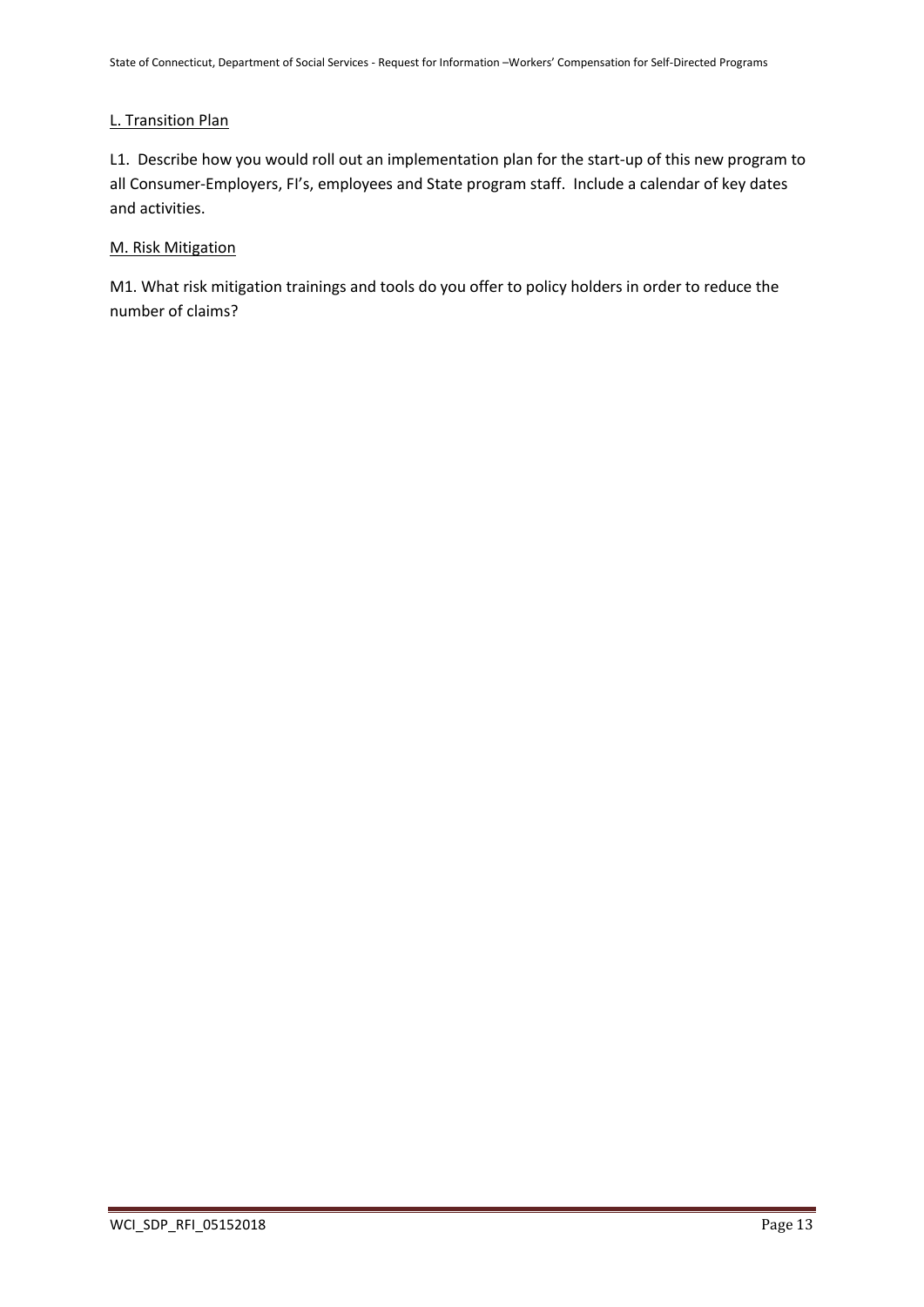## <span id="page-13-0"></span>**Appendix - Defined Terms**

| <b>Consumer Employer:</b>                   | A Program Participant or Responsible Party who hires and<br>manages his or her own staff.                                                                                                                                                                                                                                                                                                                                                                                                                                                                                                                                                                                                                                                                                                                             |
|---------------------------------------------|-----------------------------------------------------------------------------------------------------------------------------------------------------------------------------------------------------------------------------------------------------------------------------------------------------------------------------------------------------------------------------------------------------------------------------------------------------------------------------------------------------------------------------------------------------------------------------------------------------------------------------------------------------------------------------------------------------------------------------------------------------------------------------------------------------------------------|
| <b>Department of Developmental</b>          |                                                                                                                                                                                                                                                                                                                                                                                                                                                                                                                                                                                                                                                                                                                                                                                                                       |
| <b>Services (DDS):</b>                      | DDS is responsible for the planning, development and<br>administration of complete, comprehensive and integrated<br>statewide services for persons with intellectual disability and<br>persons medically diagnosed as having Prader-Willi<br>Syndrome. DDS provides services, within available<br>appropriations, through a decentralized system that relies on<br>private provider agencies under contract or enrolled with the<br>Department in addition to self-directed and State-operated<br>services. These services include residential service and in-<br>home supports, day services and employment supports,<br>family support, respite, case management, and other periodic<br>services such as transportation, interpreter services, and<br>clinical services. For more information visit www.ct.gov/DDS. |
| <b>Department of Social Services (DSS):</b> | DSS administers and delivers a wide variety of services to<br>children, families, adults, people with disabilities and elders,<br>including health care coverage, child support, long-term care<br>and supports, energy assistance, food and nutrition aid, and<br>program grants. DSS administers a myriad of State and<br>federal programs and approximately one-third of the State<br>budget, currently serving more than 950,000 individuals in<br>600,000 households (October 2014 data). By statute, the<br>Department is the single State agency responsible for<br>administering Connecticut's Medicaid program.                                                                                                                                                                                              |
|                                             | The Department administers most of its programs through 12<br>offices located in the three service regions, with central office<br>support located in Hartford, Connecticut. The Department<br>operates a service center where many of the services<br>provided by the Department may be accessed via mail or<br>telephone call.                                                                                                                                                                                                                                                                                                                                                                                                                                                                                      |
|                                             | Guided by a shared belief in human potential, the<br>Department aims to increase the security and well-being of<br>Connecticut individuals, families, and communities. For more<br>information visit www.ct.gov/DSS                                                                                                                                                                                                                                                                                                                                                                                                                                                                                                                                                                                                   |
| <b>Fiscal Intermediary (FI):</b>            | An entity that acts as an agent between the Program<br>Participant and/or Responsible Party, Participant-Directed<br>Employees and the State for the purpose of assisting the<br>Program Participant/Responsible Party to manage and<br>distribute funds in accordance with the Program Participant's<br>service plan and/or individual budget. This entity may also                                                                                                                                                                                                                                                                                                                                                                                                                                                  |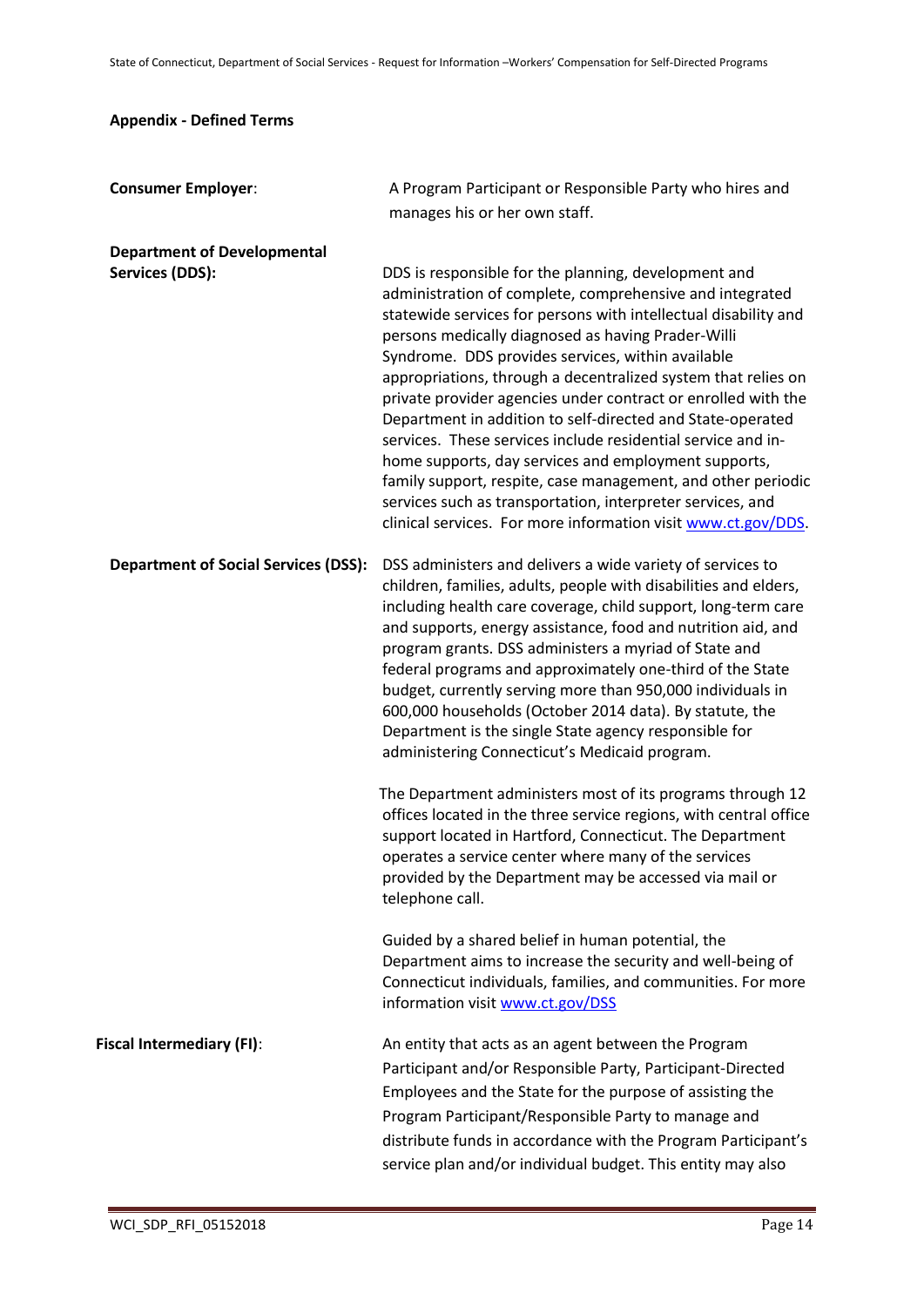|                                | provide other administrative duties related to the operation<br>of programs on behalf of the State.                                                                                                                                                                                                                                                                                                                               |
|--------------------------------|-----------------------------------------------------------------------------------------------------------------------------------------------------------------------------------------------------------------------------------------------------------------------------------------------------------------------------------------------------------------------------------------------------------------------------------|
| <b>Employee:</b>               | Staff hired, monitored and trained by the Program Participant<br>such as Personal Care Attendants (PCA) or other staff directly<br>hired by the Employer.                                                                                                                                                                                                                                                                         |
| Payment:                       | Any compensation, excluding PCA payroll, provided by the FIs<br>on behalf of a State agency. This includes payments to non-<br>PCA providers.                                                                                                                                                                                                                                                                                     |
| Payroll:                       | (1) Payment that is issued directly to PCAs by the FIs for hours<br>worked and orientation stipends; (2) Payments to self-<br>directed, non-PCA, service providers across programs such as<br>Companions and Independent Living Skills Trainers under the<br>Acquired Brain Injury waiver.                                                                                                                                        |
| <b>Responsible Party:</b>      | An individual that acts on behalf of or in support of a Program<br>Participant. These individuals may include: (1) Conservator of<br>Person/Estate; (2) Power of Attorney/Durable Power of<br>Attorney; (3) Guardian/Guardian Ad Litem; (4) Next of kin; (5)<br>Individuals chosen by the Program Participant; or (6)<br>Employer of Record.                                                                                      |
| <b>Self-Directed Programs:</b> | Federal or State programs through which the Participant has<br>control of what services are provided, who provides those<br>services and an individual service budget. In most State self-<br>directed programs, the Program Participant or designated<br>Responsible Party is also the employer of record and is<br>responsible for all employer - related responsibilities such as<br>hiring, firing, training and timekeeping. |